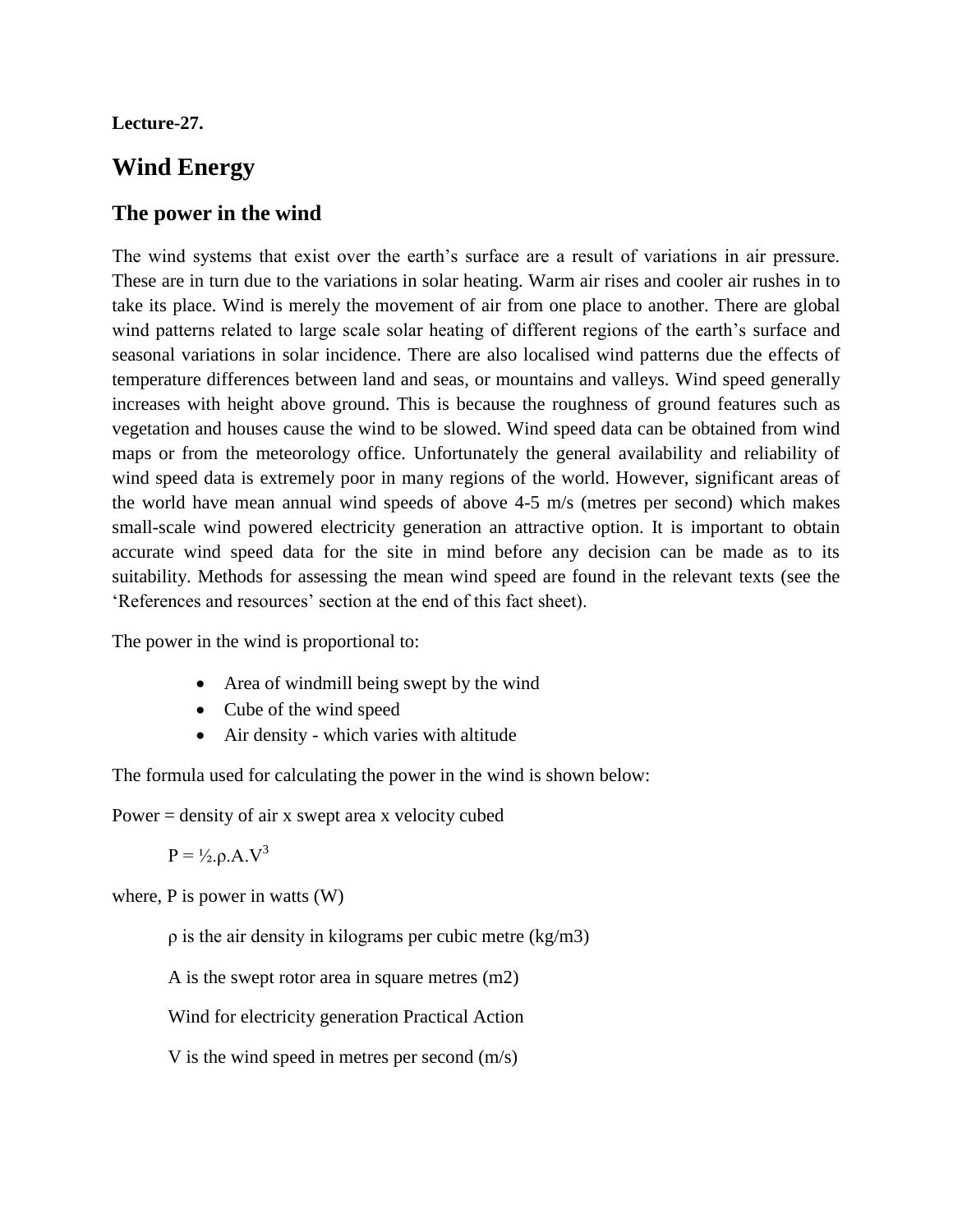The fact that the power is proportional to the cube of the windspeed is very significant. This can be demonstrated by pointing out that if the wind speed doubles then the power in the wind increases by a factor of eight. It is therefore worthwhile finding a site which has a relatively high mean wind speed.

#### **Wind into watts**

Although the power equation above gives us the power in the wind, the actual power that we can extract from the wind is significantly less than this figure suggests. The actual power will depend on several factors, such as the type of machine and rotor used, the sophistication of blade design, friction losses, and the losses in the pump or other equipment connected to the wind machine. There are also physical limits to the amount of power that can be extracted realistically from the wind. It can been shown theoretically that any windmill can only possibly extract a maximum of 59.3% of the power from the wind (this is known as the Betz limit). In reality, this figure is usually around 45% (maximum) for a large electricity producing turbine and around 30% to 40% for a wind pump, (see the section on coefficient of performance below). So, modifying the formula for 'Power in the wind' we can say that the power which is produced by the wind machine can be given by:

$$
PM = \frac{1}{2}Cp.p.A.V^3
$$

where,

PM is power (in watts) available from the machine

Cp is the coefficient of performance of the wind machine

It is also worth bearing in mind that a wind machine will only operate at its maximum efficiency for a fraction of the time it is running, due to variations in wind speed. A rough estimate of the output from a wind machine can be obtained using the following equation;

$$
PA = 0.2 \text{ A V}^3
$$

where,

PA is the average power output in watts over the year

V is the mean annual windspeed in m/s

#### **Principles of wind energy conversion**

There are two primary physical principles by which energy can be extracted from the wind; these are through the creation of either lift or drag force (or through a combination of the two). The difference between drag and lift is illustrated by the difference between using a spinnaker sail, which fills like a parachute and pulls a sailing boat with the wind, and a Bermuda rig, the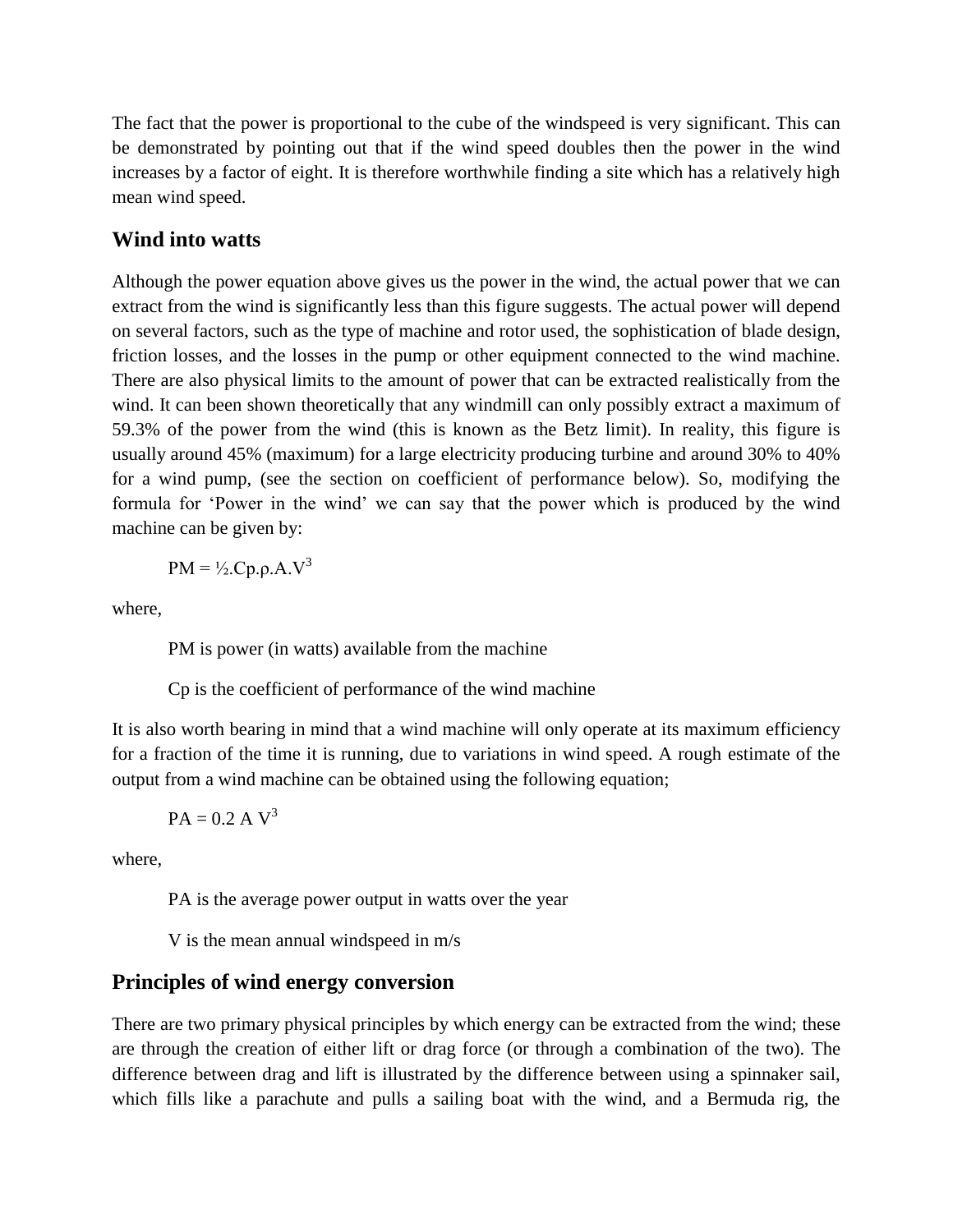familiar triangular sail which deflects with wind and allows a sailing boat to travel across the wind or slightly into the wind. Drag forces provide the most obvious means of propulsion, these being the forces felt by a person (or object) exposed to the wind. Lift forces are the most efficient means of propulsion but being more subtle than drag forces are not so well understood. The basic features that characterise lift and drag are:

- Drag is in the direction of air flow
- Lift is perpendicular to the direction of air flow
- Generation of lift always causes a certain amount of drag to be developed
- With a good aerofoil, the lift produced can be more than thirty times greater than the drag
- Lift devices are generally more efficient than drag devices



FIG. Performance of wind mill system.

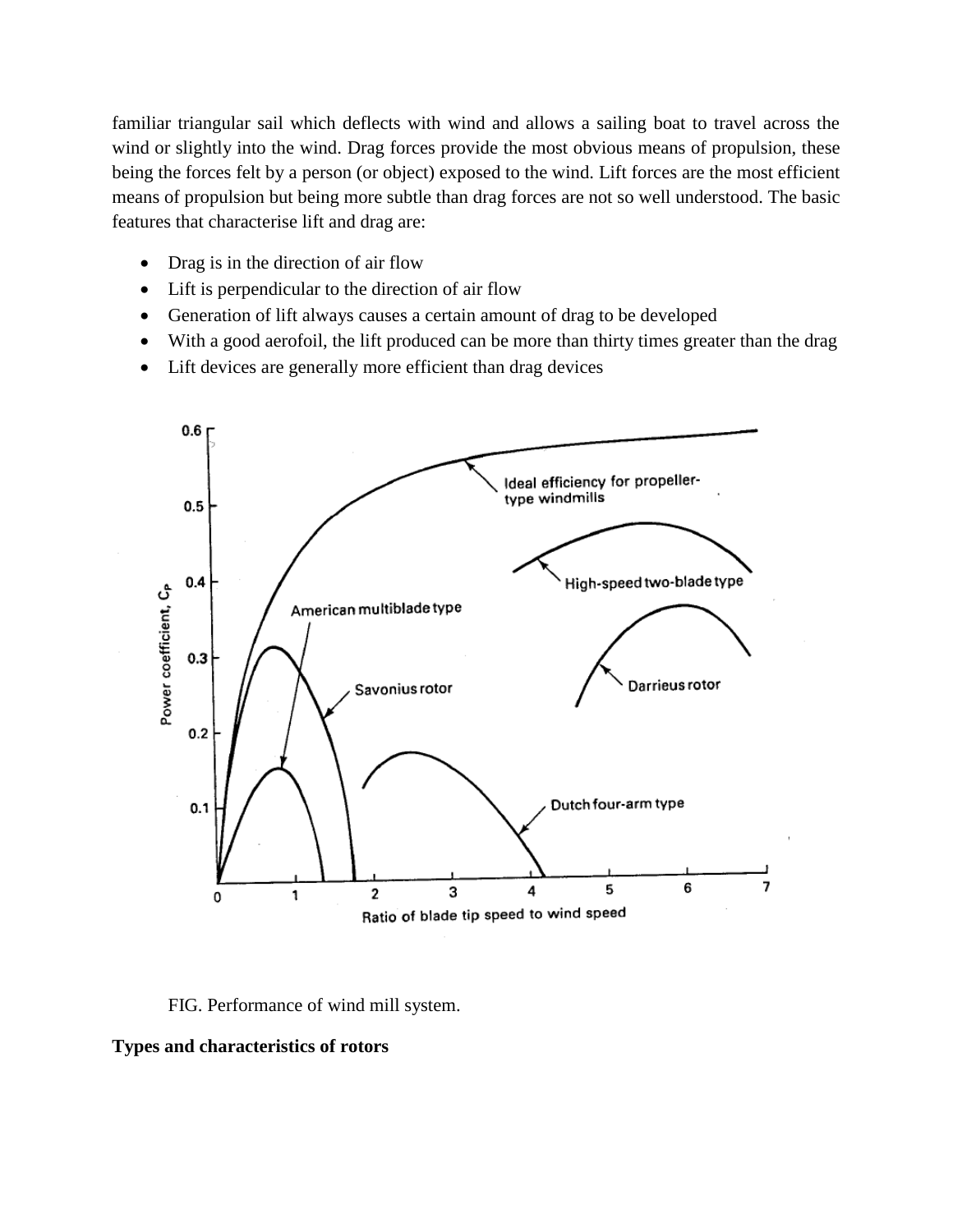There are two main families of wind machines: vertical axis machines and horizontal axis Wind for electricity generation Practical Action machines. These can in turn use either lift or drag forces to harness the wind. The horizontal axis lift device is the type most commonly used. In fact other than a few experimental machines virtually all windmills come under this category. There are several technical parameters that are used to characterise windmill rotors. The tip speed ratio is defined as the ratio of the speed of the extremities of a windmill rotor to the speed of the free wind. Drag devices always have tip-speed ratios less than one and hence turn slowly, whereas lift devices can have high tip-speed ratios (up to 13:1) and hence turn quickly relative to the wind. The proportion of the power in the wind that the rotor can extract is termed the coefficient of performance (or power coefficient or efficiency; symbol Cp) and its variation as a function of tip-speed ratio is commonly used to characterise different types of rotor. As mentioned earlier there is an upper limit of  $Cp = 59.3\%$ , although in practice real wind rotors have maximum C values in the range of 25%-45%. Solidity is usually defined as the percentage of the area of the rotor, which contains material rather than air. Low-solidity machines run at higher speed and tend to be used for electricity generation. High-solidity machines carry a lot of material and have coarse blade angles. They generate much higher starting torque (torque is the twisting or rotary force produced by the rotor than low-solidity machines but are inherently less efficient than low-solidity machines. The wind pump is generally of this type. High solidity machines will have a low tip-speed ratio and vice versa.

There are various important wind speeds to consider:

- Start-up wind speed the wind speed that will turn an unloaded rotor
- Cut-in wind speed the wind speed at which the rotor can be loaded
- Rated wind speed the wind speed at which the machine is designed to run (this is at optimum tip-speed ratio)
- Furling wind speed the wind speed at which the machine will be turned out of the wind to prevent damage
- Maximum design wind speed the wind speed above which damage could occur to the machine

#### A**natomy and characteristics of the wind generator**

A typical small wind generator has rotor that is directly coupled to the generator, which produces electricity either at 120/240 volt alternating current for direct domestic use or at 12/24 volt direct current for battery charging. Larger machines generate 3 phase electricity. There is often a tail vane which keeps the rotor orientated into the wind. Some wind machines have a tail vane, which is designed for automatic furling (turning the machine out of the wind) at high wind speeds to prevent damage. Larger machines have pitch controlled blades (the angle at which the blades meet the wind is controlled) which achieve the same function. The tower is of low solidity to prevent wind interference and is often guyed to give support to the tower.